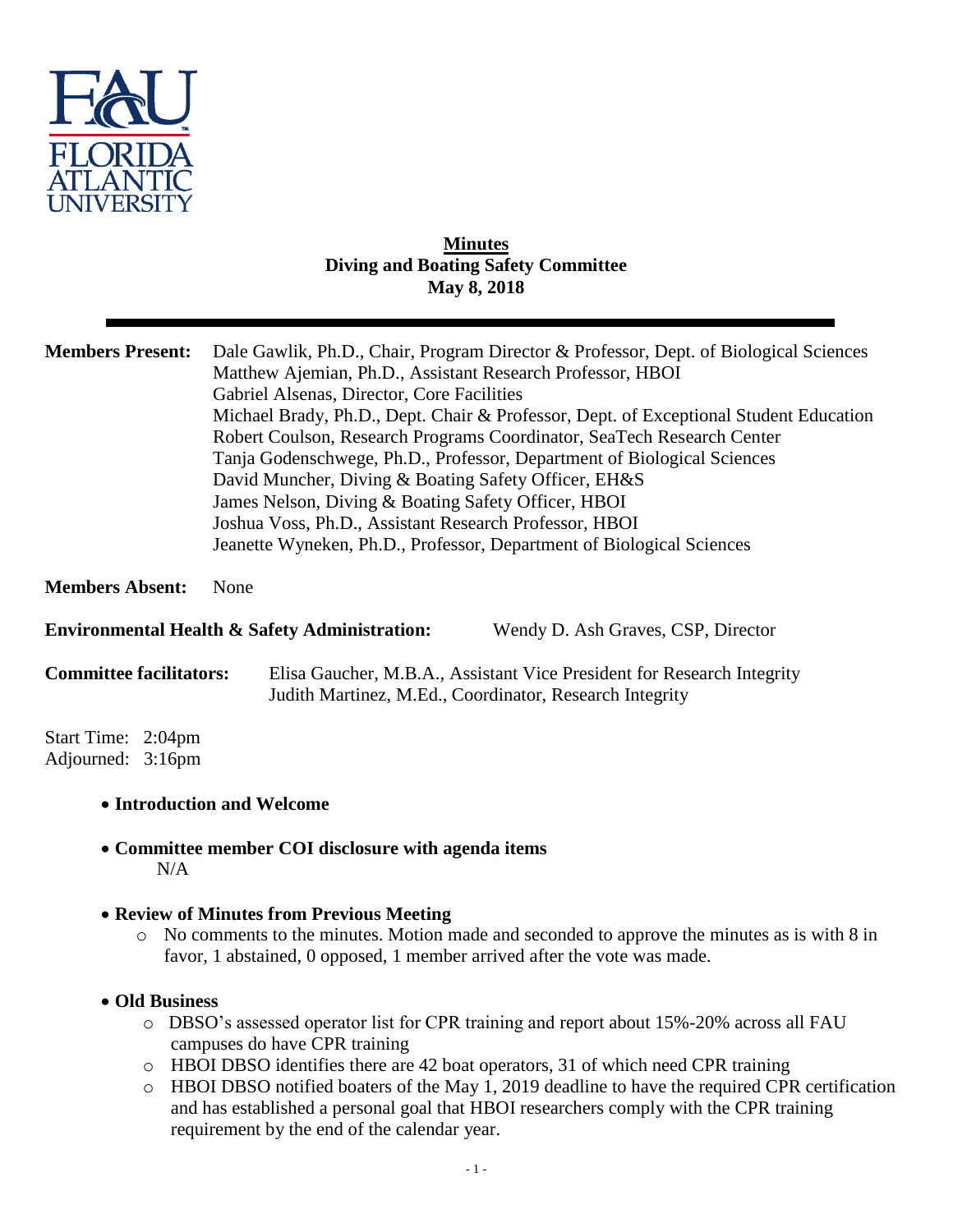- o Multiple classes will be offered throughout the year to get researchers caught up on CPR training.
- o Proposal made to ask researchers to either attend one of the classes or provide proof of certification in guidance that DBSC Chair will distribute in the announcement of training dates.

Action item: DBSC Chair to send out memo regarding new implementation of CPR training requirements

#### **New Business**

### o **Boating Safety Program Components**

- Chair reviews chart of program components and developments with regards to training, tracking capabilities, and response plans. Chart includes overview of program accomplishments such as the implementation of training requirements: MOCC training and Airboat-MOCC training
- Discussion regarding online refresher options for 5-year MOCC renewal for boat operators. Course can be called MOCC Refresher and EH&S will determine how to carry out this training
- Consideration of using chart as flow chart for new users to see the process or PI training
- Proposal of additional elements that could be added to the components chart including that a reporting column be added
- Subcommittees discussing crew and shore contact training
- DBSO has taken boating program and converted it into a PPT

Action item: Committee members to send feedback to Chair regarding Boating Safety Program Components table

### **Other Business:**

- o **DOI-MOCC southern training debriefing and scheduling update:**
	- Chair reviews boat survey results regarding training needs in certain periods, namely the beginning of each semester, proposing to keep the same number of trainings but strategically scheduling trainings based on needs
	- **DBSO's discuss outcome of southern training in terms of space, amenities, and location. John** Prince Park provided concerns of safety and adequate spacing needs leading to recommendation to seek out other southern campus locations including Phil Foster Park and Tigertrail.

### o **Float Plan Web App:**

- Meeting has been scheduled with HBOI OIT and other HBOI representatives to discuss new method for Float Plan app development with a specialist who can work exclusively on the development.
- Existing float plan app efforts from HBOI have resulted in a completed back end with HBOI users already populated. There is a need for the front end.
- Subcommittees have been discussing a more comprehensive app that extends beyond float plans

### o **Kayak training:**

 Not all members had a chance to self-enroll and review the materials as they addressed responsibilities associated with the end of the semester. Canvas training link will be re-sent

Action items: Committee members to review kayak training and provide feedback as needed to EH&S director

### o **Process for new trainings:**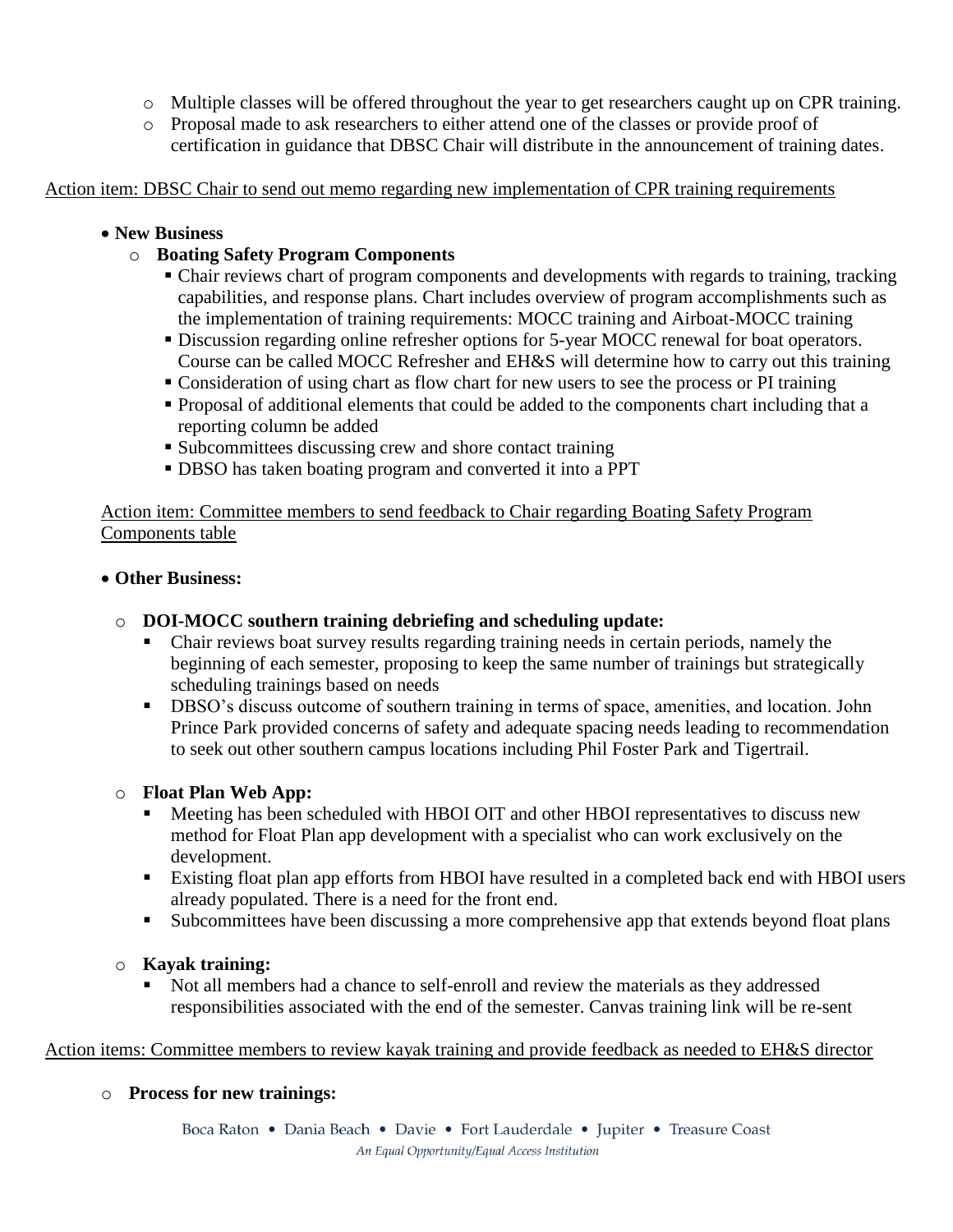- Brief discussion regarding defining the parameters of EH&S and committee:
	- Committee makes determination regarding the FAU needs for activities whether training or otherwise.
	- EH&S evaluates what needs the DBSC has identified and EH&S determines the logistics of the activity, determining what is appropriate or not appropriate, and how it can be carried out safely.
	- **Member describes that historically the committee has served to listen to the needs of** FAU users in areas where they need guidance which they seek from the DBSC. For instance, an FAU unit will identify an activity as high risk and seek the DBSC to provide guidance on how to manage this activity or develop solutions to better manage.
	- EH&S requests clarification on how to address potential hurdles where EH&S deems it necessary to carry out a certain kind of training whereas the DBSC does not. Committee member acknowledges a checks and balances system where the area (in this case EH&S) can respectfully disagree to the decision made by the committee and develop their own safety procedures as needed.

## o **Subcommittee updates:**

- Subcommittee reports making progress on the boating manual with completion of three chapters.
- New manual complies with SBSA (Scientific Boating Safety Association) standards as well OSHA, AAUS and other pertinent federal regulations
- **Draft of manual is on track to be finished by the end of the Fiscal Year (June 30<sup>th</sup>)**
- Plans are to have another consensus-based editing meeting following the committee meeting for this fifth subcommittee meeting. Hopefully there will even be chapters to provide to the next overall committee meeting
- Diving subcommittee hasn't met, only boating subcommittee has been focused on building that area of the program. Boating manual has been split into about 5-6 chapters so far

# o **Annual Report:**

 DBSO addresses questions and clarifies details to the annual report including that float plan numbers changed in this update due to error in input. Discussion that SNMREC should not be listed under ETC category only list users under ETC

# **MOTION MADE AND SECONDED TO APPROVE ANNUAL REPORT WITH NOTED CHANGES: 10 IN FAVOR, 0 AGAINST, 0 OPPOSED**

### o **Other:**

- Current Chair has extended his term on the committee to December 31, 2018
- Questions regarding vice-chair appointment and need for a vote. It was clarified that members are not voted in but nominations are welcome. No nominations were made and no volunteers came forward for a vice-chair position at the time of meeting.
- **Proposal was made to split DBSC committee into a Diving Committee and a Boating Committee to** align with the splitting of the manual. Proposal that completion of manual split and other pending items first be addressed before a committee split. Currently subcommittees have been charged to address issues specific to diving or boating.
- Discussion regarding for-credit scientific diving course which was previously set up to be offered as a special topics course but was cancelled due to university objections to instructor credentials.